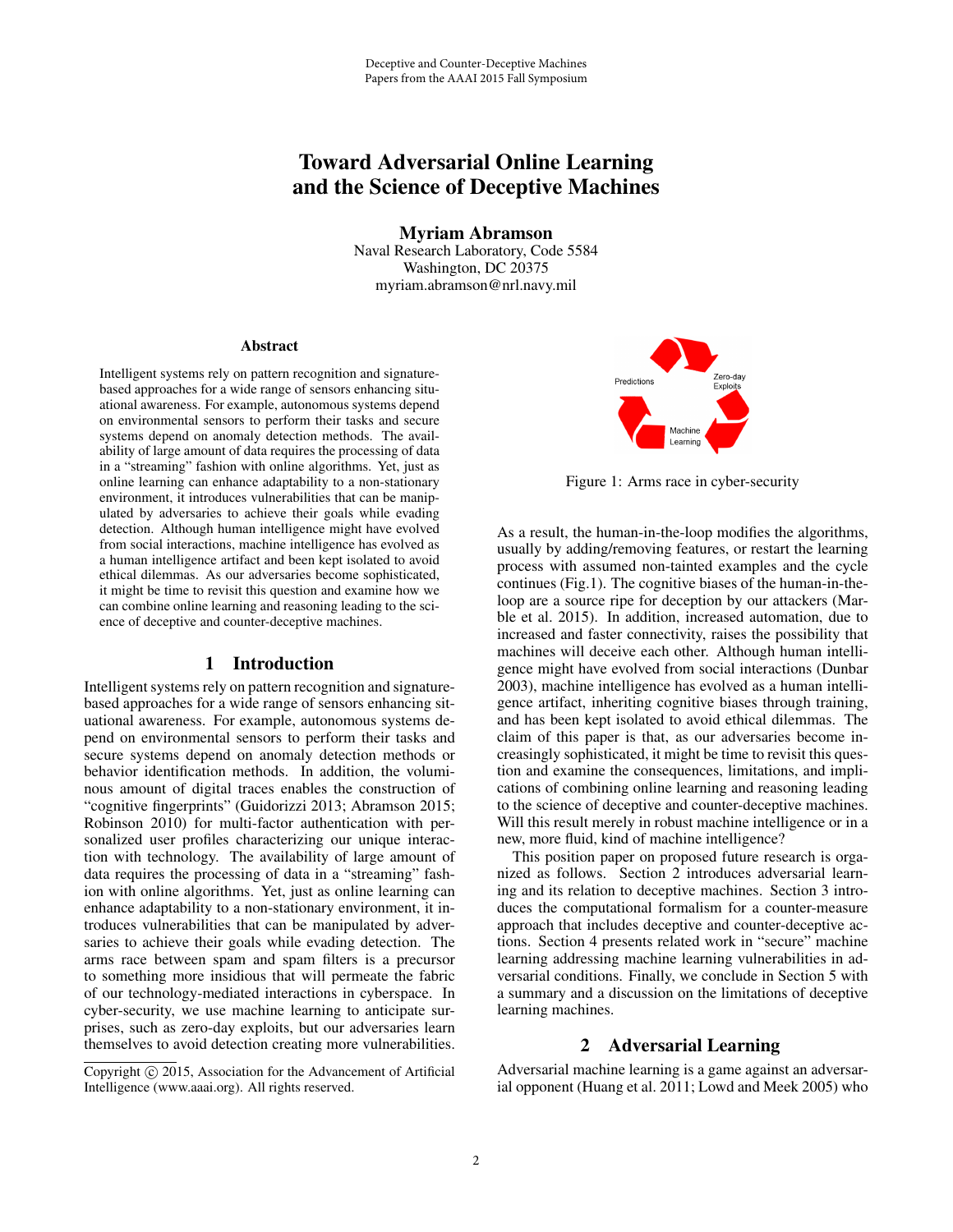

Figure 2: Self-deception with semi-supervised learning and self-teaching

tries to deceive the algorithm into making the wrong prediction by manipulating the data. This deception occurs in two ways:

- Temporal drift: behavior changes over time requiring retraining of the model. Adversaries can take advantage of this adaptability by injecting poisonous examples masquerading as real (camouflage). Since there is no clear separation between training and testing in online learning algorithms, rather testing become training (given bandit feedback), an adversarial scenario occurs where the next label in the sequence is different than the one predicted (Mohri, Rostamizadeh, and Talwalkar 2012). This has led to the development of mistake-bound online algorithms. Consequently, an aspect of adversarial learning is how to exploit the cognitive biases of the human-in-the-loop or the algorithm to mislabel examples. The danger with bandit feedback is self-deception, that is the reinforcement of minor errors due to ambiguity. Figure 2 illustrates the performance of semi-supervised learning using self-teaching in the genre classification of URLs iteratively provided by a Web crawler and where the labels were ambiguous in the starting training set.
- Adversarial drift: signature-based approaches do not distinguish between uncommon patterns and noise. Adversaries can take advantage of this inherent blind spot to avoid detection (mimicry). Adversarial label noise is the intentional switching of classification labels leading to deterministic noise, error that the model cannot capture due to its generalization bias. An experiment in user authentication from Web browsing behavior (Abramson and Aha 2013) injected a few  $(1\%)$  "malicious" examples, that is examples of behavior from other users that evaded detection, in a user training set over 20 iterations (Figure 3). Cross-validation over time does not show any anomalies. In contrast, the performance quickly deteriorates in a hold-out dataset leading to the denial of authentication service locking the user out.

One aspect of our proposed approach is based on a gametheoretical computational framework modeling two ways of interacting with a learner in security games as follows.

• Machine probing: (1) how to find blind spots in a learner



Figure 3: Adversarial drift over time in a user authentication experiment where impostor data that evaded detection are slowly ingested by the algorithm.

in order to manipulate predictions; and (2) how to probe a learner to divulge information about its predictability for evasion purposes. This type of interaction corresponds to exploratory attack vectors (Huang et al. 2011) which seek to gain information about a learner (e.g., its bias, window-size, features). Machine probing can occur with a non-adaptive learner but is often a precursor to machine teaching.

• Machine teaching: the main issue here is how to poison a learner to make inaccurate predictions in as few attempts as possible. This type of interaction corresponds to causative attack vectors (Huang et al. 2011) directly influencing a learner through its training data. Machine teaching is considered an inverse problem to machine learning by mapping a target model to a set of examples and has broad applications. (Mei and Zhu 2015; Zhu 2015)

The analysis of security games consists of proving (1) the convergence toward a Nash equilibrium with desired payoffs and (2) the sample complexity (i.e., the number of examples) necessary to spoof a learner online. Proving convergence toward a Nash equilibrium is essential here to guarantee that a vulnerability exists in the case of an oblivious classifier. An exponential number of resources will be expensive for an adversary (in terms of computational cost) and noticeable providing the online learning algorithms with a "natural" protection. Figure 4 illustrates the possible actions of a classifier and data manipulation of features by an adversary in a game-theoretical framework for machine probing and teaching where the payoffs are the risks of misclassification and costs of feature evaluation for the defender/classifier vs. the costs of modifying the data for the attacker. The dimensions of the data can be either the features themselves, feature subsets, or parameters of the data distribution. Analysis assumptions include (coarse) knowledge of the data and the learning algorithm.

## 3 Adversarial Meta-Learning

While the analysis of machine learning vulnerabilities can provide insights into future exploits, security games are games of imperfect information where the adversary adapts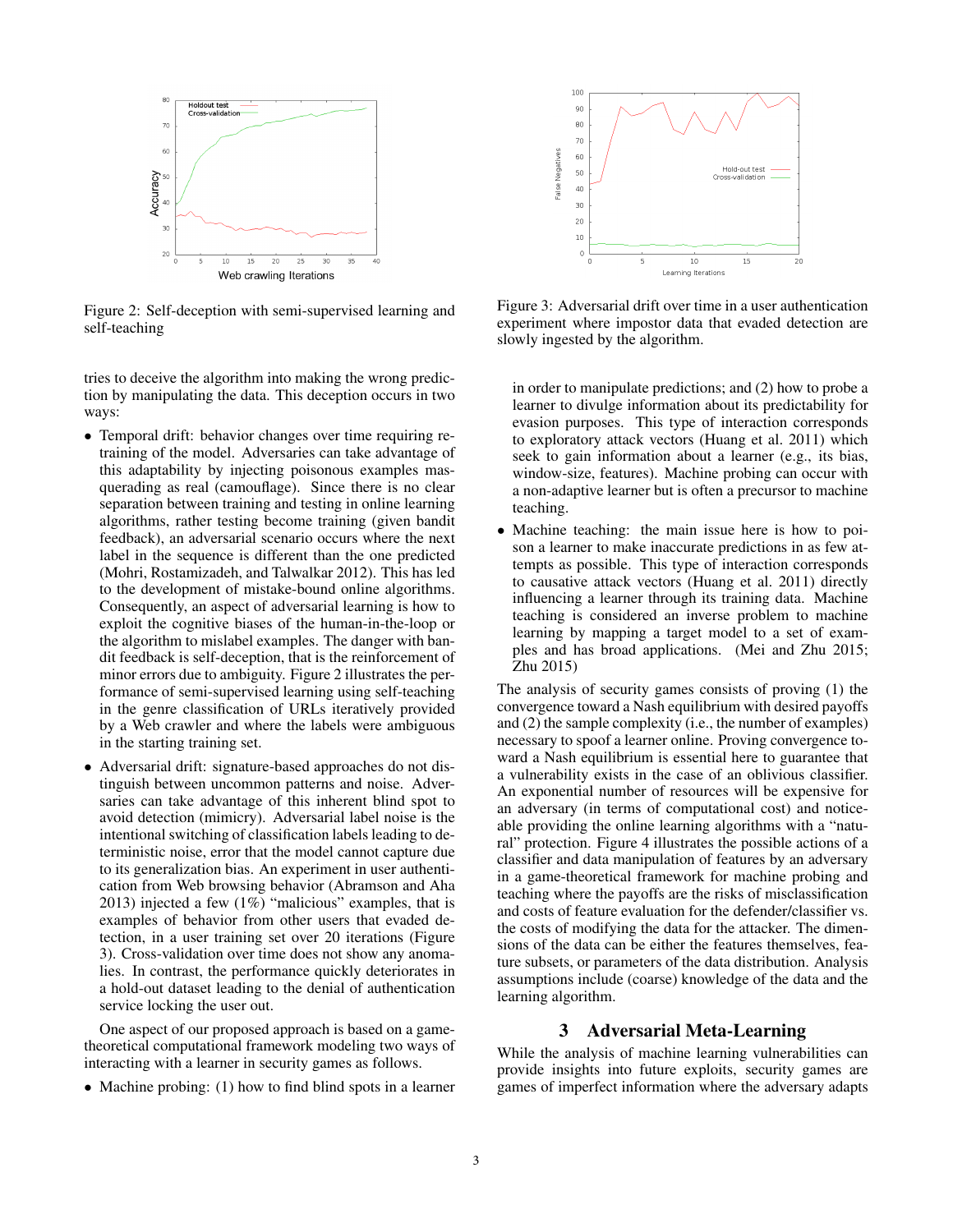

Figure 4: Security games with possible actions of classifier and adversarial data manipulation of features  $f_i$ .

its game to find out the payoff matrix from a limited number of interaction to "get inside" the decision cycle of the algorithm. For example, spam evolved into personalized spam or "spear phishing" messages that avoid detection by learning our preferences and the biases of a spam filter (e.g., proportion of "good words"). This evolution of malware motivates an interactive game between the classifier and the adversary to develop an adversary-aware classifier as a countermeasure.

Toward this end, we will develop a meta-learner as a wrapper to a learner that will weight its actions against an adaptive adversary evolving its tactics in response to the learner's predictions. The algorithmic framework for non-cooperative adaptive agents is based on learning in repeated games. The challenge is in learning with infinite repeated games where the number of actions for each agent is potentially infinite and with imperfect information. We will combine Monte-Carlo tree search (MCTS) with reinforcement learning because the manipulation of the exploration/exploitation tradeoff (Kocsis and Szepesvári 2006) is particularly relevant in security games. MCTS combines bandit algorithms with opponent modeling to find the gametheoretic value of a move.

Deception is one of the factors affecting rationality in games. It has been shown that adversaries do not always play the most optimal move (due to limited observations and the possibility of being detected) and defending only against optimal strategies of a non-evolving adversary (as in a minimax strategy) might be a weakness (Pita et al. 2012). In addition, in "strategic teaching" (Camerer, Ho, and Chong 2001) an adversary might not purposely play an optimal move in order to induce an adaptive learner to make the wrong prediction triggering a best response from the adversary. Consequently, starting with imprecise information, MCTS will "unroll" the relevant actions of the adversary and the classifier in simulated sequential games and backup the payoffs obtained at the leaves. Deception techniques include concealing the algorithm bias by obfuscating its predictions, exploiting the algorithm's weaknesses to engage the adversary, and forcing the adversary to reveal its intentions. Regret minimization techniques to evaluate the payoff have been proven to converge to an approximate Nash equi-

librium in zero-sum games (Blum and Monsour 2007). We will define a notion of regret for secure online learning with respect to a static learner. The value of an action  $a, V(a)$ , is then computed as the expected sum of discounted payoffs for each successor nodes  $\bar{x}_i$ ,  $V(a) = E(\sum_t \gamma^t V(x_t))$ . The discount parameter  $\gamma$ ,  $0 < \gamma < 1$ , represents the confidence of a player where, for example, an overconfident player will discount look-aheads with a low  $\gamma$ . MCTS has been used successfully in solving Markov decision processes and has been coupled in a multi-armed bandit setting to sample actions selectively to reduce the search space (Kocsis and Szepesvári 2006) but not in an adversarial multi-armed bandit setting (where payoffs are rigged by an adversary). MCTS will provide the framework to develop an adversaryaware meta-classifier as a counter-measure in an online setting. We will base our evaluation on the difference in performance with a non-adversary-aware learner.

### 4 Related Work

There has been a lot of work dealing with the co-evolution of spam and spamfilters addressing mainly Naive Bayes as the classifier. A complete information, one-shot (1-ply) gametheoretical approach augmenting a Naive Bayes spamfilter has been proposed to detect near-optimal evasion (i.e., near-optimal malicious instance in terms of cost)(Dalvi et al. 2004). A comparison between active and passive "good word" attacks in the generation of spam has shown that active attacks where an adversary evaluates the predictions of a classifier can produce optimal results (minimum number of words to change to evade detection) (Lowd and Meek 2005).

In (Brückner, Kanzow, and Scheffer 2012), conditions for a unique Nash equilibrium in repeated play between a learner and its adversary in the form of a data generator were identified in the context of spam filtering. As a result, spam could be generated to evade the spam detector assuming complete knowledge of the learner. The transformation costs of the input features were added as a regularizer in the objective function of the data generator thereby constraining spam to the training distribution.

More recently, there has been a similar arms race between malware and malware detection. Because malware slowly evolves from the repackaging of other malware and legitimate software (Zhou and Jiang 2012), it was argued that an ensemble of classifiers, one for each family of malware, was more accurate in dealing with adversarial drift (Kantchelian et al. 2013). In fact, ensemble methods such as bagging and random subspace, have been shown to be effective against poisoning attacks by reducing the influence of outliers in the training data assuming that the adversary controls only a small percentage of the data (Biggio et al. 2011). The random subspace method where meta-features are constructed from subsets of the original features enhances "feature evenness" (Kołcz and Teo 2009) where the importance of the features is hard to detect and protect against an adversary (Biggio, Fumera, and Roli 2010). The assumption is that meta-features, such as constructed by the random subspace method, non-linear kernels, or hidden nodes in a neural network, are computationally expensive to reverse engineer. However, those meta-features are constructed from